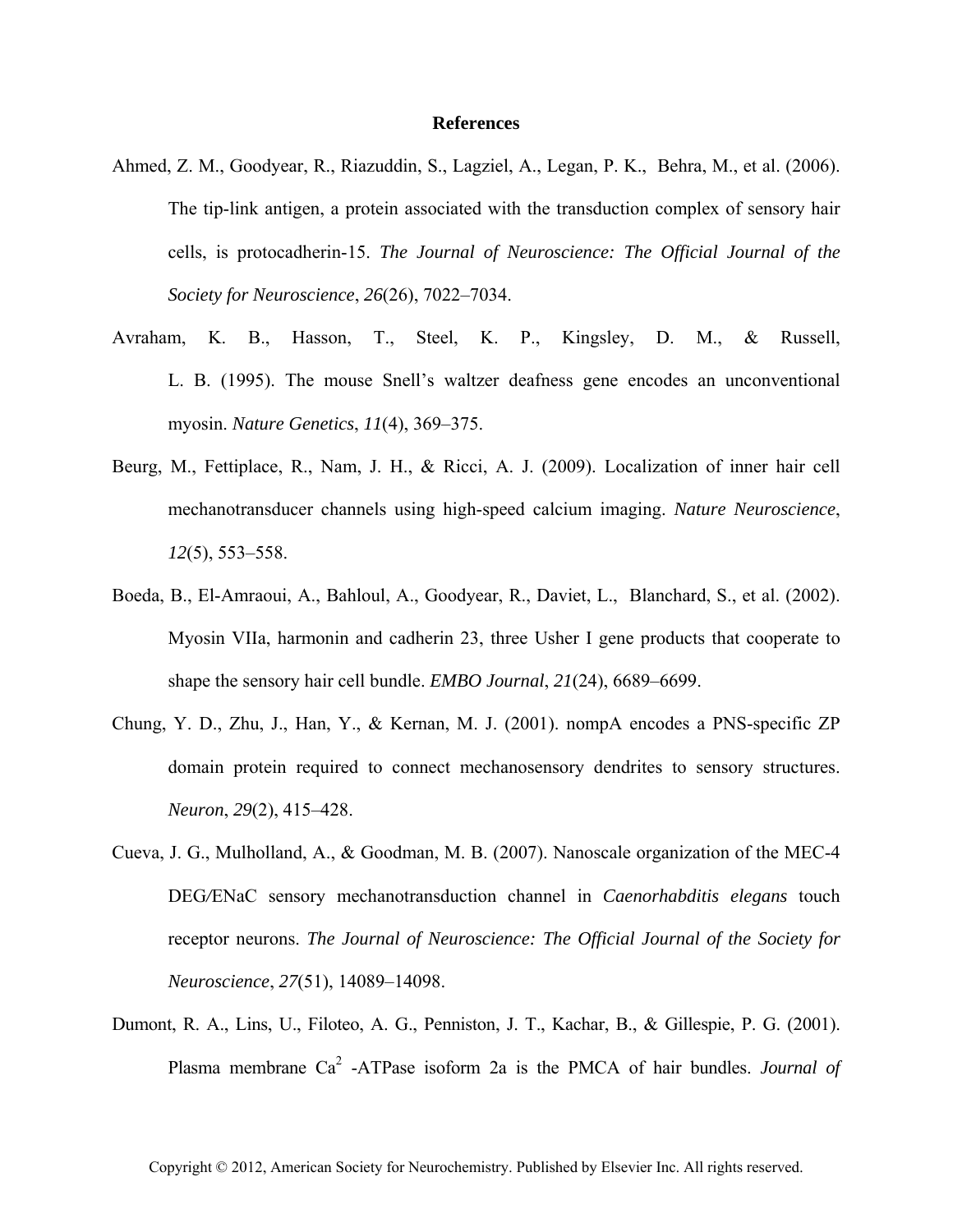*Neuroscience*, *21*(14), 5066–5078.

- Ernstrom, G. G., & Chalfie, M. (2002). Genetics of sensory mechanotransduction. *Annual Review of Genetics*, *36*, 411–453.
- Fettiplace, R., & Hackney, C. M. (2006). The sensory and motor roles of auditory hair cells. *Nature Reviews. Neuroscience*, *7*(1), 19–29.
- Fettiplace, R., & Ricci, A. J. (2003). Adaptation in auditory hair cells. *Current Opinion in Neurobiology*, *13*(4), 446–451.
- Gillespie, P. G., & Walker, R. G. (2001). Molecular basis of mechanosensory transduction. *Nature*, *413*, 194–202.
- Gillespie, P. G., & Cyr, J. L. (2004). Myosin-1c, the hair cell's adaptation motor. *Annual Review of Physiology*, *66*, 521–545.
- Göpfert, M. C., Albert, J. T., Nadrowski, B., & Kamikouchi, A. (2006). Specification of auditory sensitivity by Drosophila TRP channels. *Nature Neuroscience*, *9*(8), 999–1000.
- Grillet, N., Xiong, W., Reynolds, A., Kazmierczak, P., Sato, T., Lillo, C., et al. (2009). Harmonin mutations cause mechanotransduction defects in cochlear hair cells. *Neuron*, *62*(3), 375–387.
- Hackney, C. M., Mahendrasingam, S., Jones, E. M., & Fettiplace, R. (2003). The distribution of calcium buffering proteins in the turtle cochlea. *The Journal of Neuroscience: The Official Journal of the Society for Neuroscience*, *23*(11), 4577–4589.
- Heffner, H. E., & Heffner, R. S. (2008). High-frequency hearing. In P. Dallos, D. Oertel & R. Hoy (Eds.), *Handbook of the senses: Audition*. New York, NY: Elsevier. pp. 55–60.

Heller, S., Bell, A. M., Denis, C. S., Choe, Y., & Hudspeth, A. J. (2002). Parvalbumin 3 is an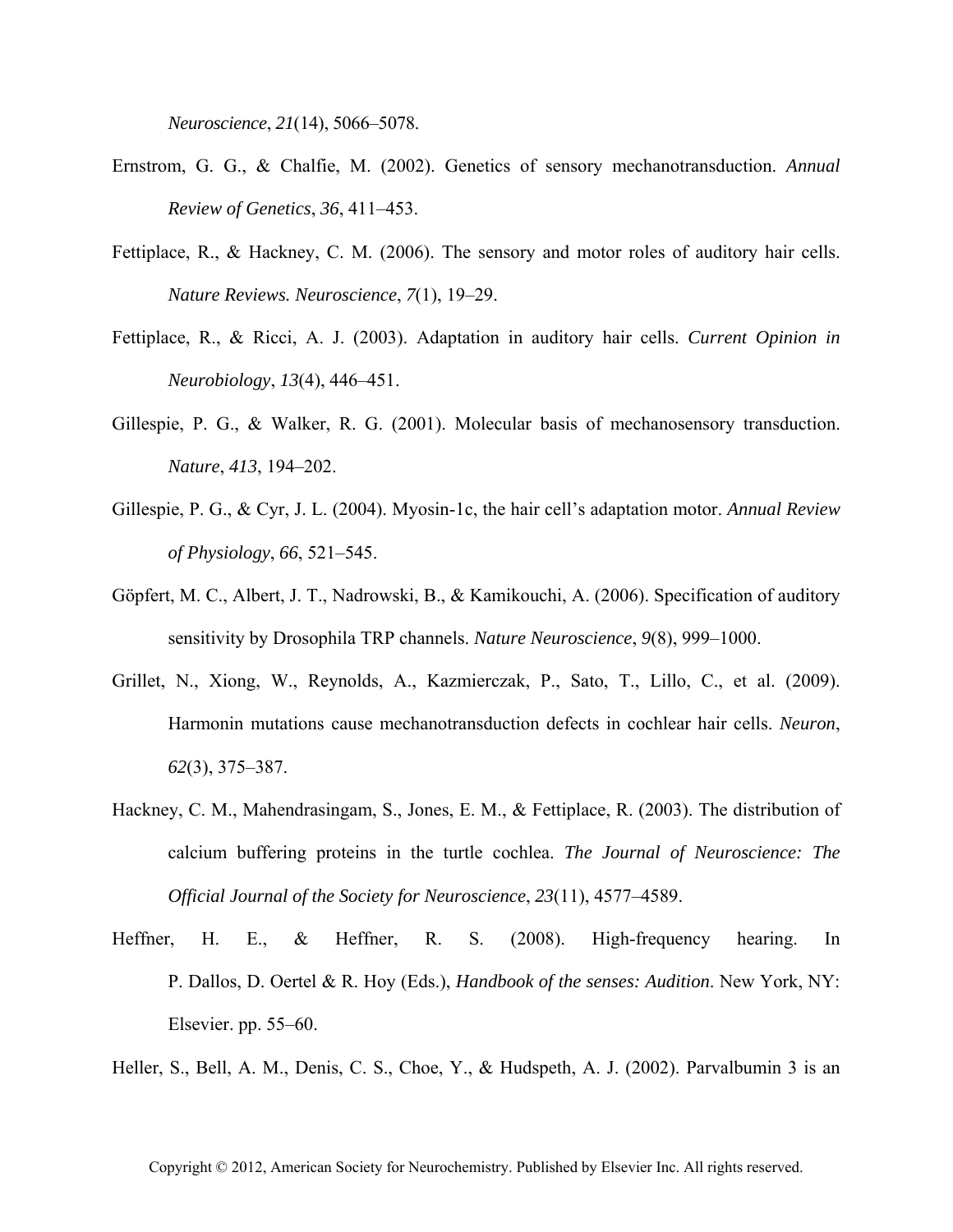abundant Ca2 buffer in hair cells. *Journal of the Association for Research in Otolaryngology: JARO*, *3*(4), 488–498.

- Hill, J. K., Williams, D. E., LeMasurier, M., Dumont, R. A., Strehler, E. E., & Gillespie, P. G. (2006). Splice-site A choice targets plasma-membrane Ca<sup>2</sup>-ATPase isoform 2 to hair bundles. *The Journal of Neuroscience: The Official Journal of the Society for Neuroscience*, *26*(23), 6172–6180.
- Holt, J. R., Gillespie, S. K., Provance, D. W., Shah, K., Shokat, K. M., Corey, D. P., et al. (2002). A chemical–genetic strategy implicates myosin-1c in adaptation by hair cells. *Cell*, *108*(3), 371–381.
- Kachar, B., Parakkal, M., Kurc, M., Zhao, Y., & Gillespie, P. G. (2000). High-resolution structure of hair-cell tip links. *Proceedings of the National Academy of Sciences of the United States of America*, *97*(24), 13336–13341.
- Kang, L., Gao, J., Schafer, W. R., Xie, Z., & Xu, X. Z. (2010). C. elegans TRP family protein TRP-4 is a pore-forming subunit of a native mechanotransduction channel. *Neuron*, *67*(3), 381–391.
- Kazmierczak, P., Sakaguchi, H., Tokita, J., Wilson-Kubalek, E. M., Milligan, R. A., Muller, U., et al. (2007). Cadherin 23 and protocadherin 15 interact to form tip-link filaments in sensory hair cells. *Nature*, *449*(7158), 87–91.
- Kernan, M., Cowan, D., & Zuker, C. (1994). Genetic dissection of mechanosensory transduction: Mechanoreception-defective mutations of Drosophila. *Neuron*, *12*(6), 1195–1206.
- Kloda, A., & Martinac, B. (2002). Common evolutionary origins of mechanosensitive ion channels in Archaea, Bacteria and cell-walled Eukarya. *Archaea (Vancouver, B.C.)*, *1*(1), 35–44.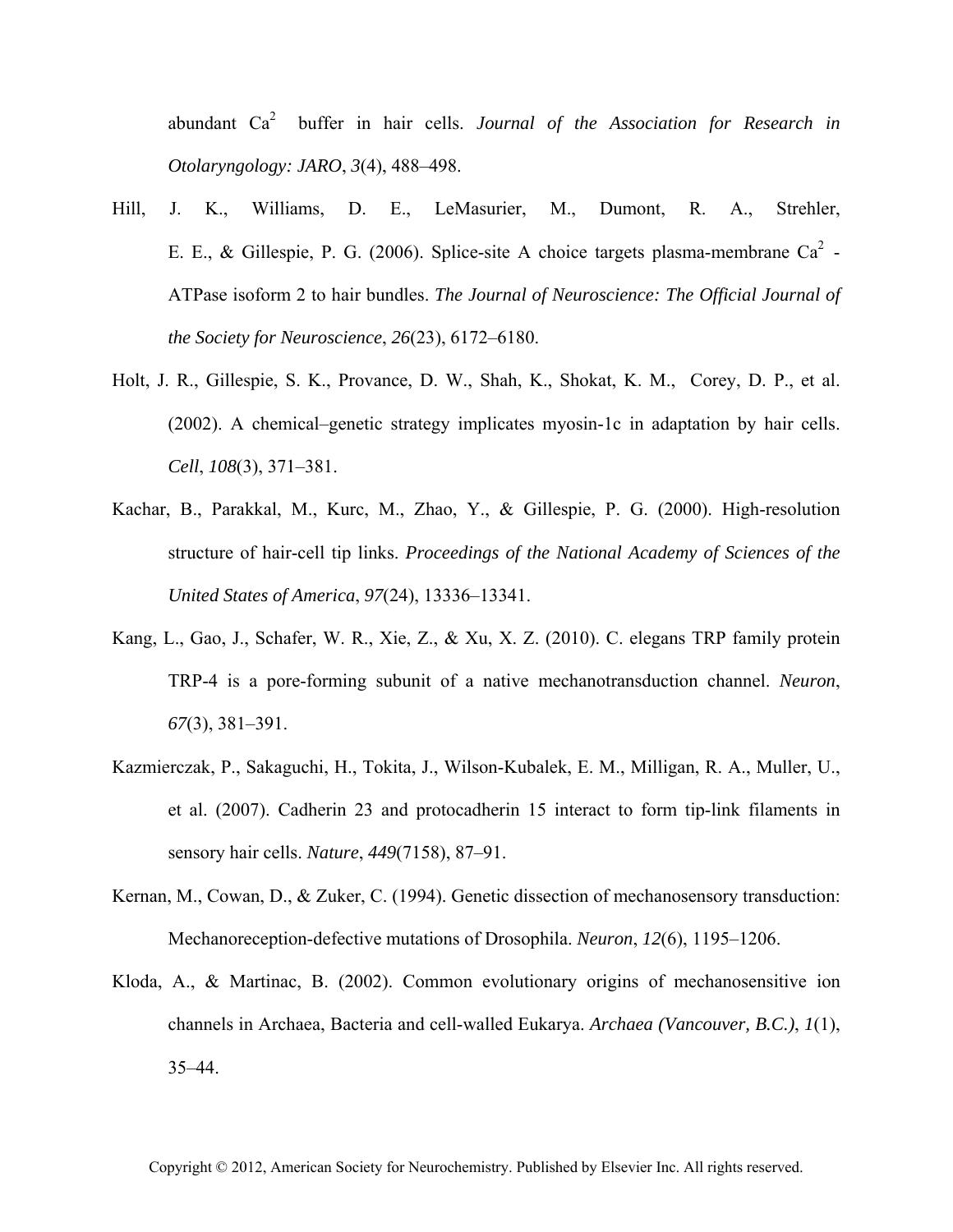- Kros, C. J., Marcotti, W., van Netten, S. M., Self, T. J., Libby, R. T., Brown, S. D., et al. (2002). Reduced climbing and increased slipping adaptation in cochlear hair cells of mice with Myo7a mutations. *Nature Neuroscience*, *5*, 41–47.
- Kung, C. (2005). A possible unifying principle for mechanosensation. *Nature*, *436*(7051), 647– 654.
- Lumpkin, E. A., & Hudspeth, A. J. (1998). Regulation of free  $Ca^2$  concentration in hair-cell stereocilia. *Journal of Neuroscience*, *18*(16), 6300–6318.
- O'Hagan, R., Chalfie, M., & Goodman, M. B. (2005). The MEC-4 DEG*/*ENaC channel of Caenorhabditis elegans touch receptor neurons transduces mechanical signals. *Nature Neuroscience*, *8*(1), 43–50.
- Rzadzinska, A. K., Schneider, M. E., Davies, C., Riordan, G. P., & Kachar, B. (2004). An actin molecular treadmill and myosins maintain stereocilia functional architecture and selfrenewal. *Journal of Cell Biology*, *164*(6), 887–897.
- Sakaguchi, H., Tokita, J., Naoz, M., Bowen-Pope, D., Gov, N. S., & Kachar, B. (2008). Dynamic compartmentalization of protein tyrosine phosphatase receptor Q at the proximal end of stereocilia: Implication of myosin VI-based transport. *Cell Motility and the Cytoskeleton*, *65*(7), 528–538.
- Salles, F. T., Merritt, R. C. J., Manor, U., Dougherty, G. W., Sousa, A. D., Moore, J. E., et al. (2009). Myosin IIIa boosts elongation of stereocilia by transporting espin 1 to the plus ends of actin filaments. *Nature Cell Biology*, *11*(4), 443– 450.
- Senften, M., Schwander, M., Kazmierczak, P., Lillo, C., Shin, J. B., Hasson, T., et al. (2006). Physical and functional interaction between protocadherin 15 and myosin VIIa in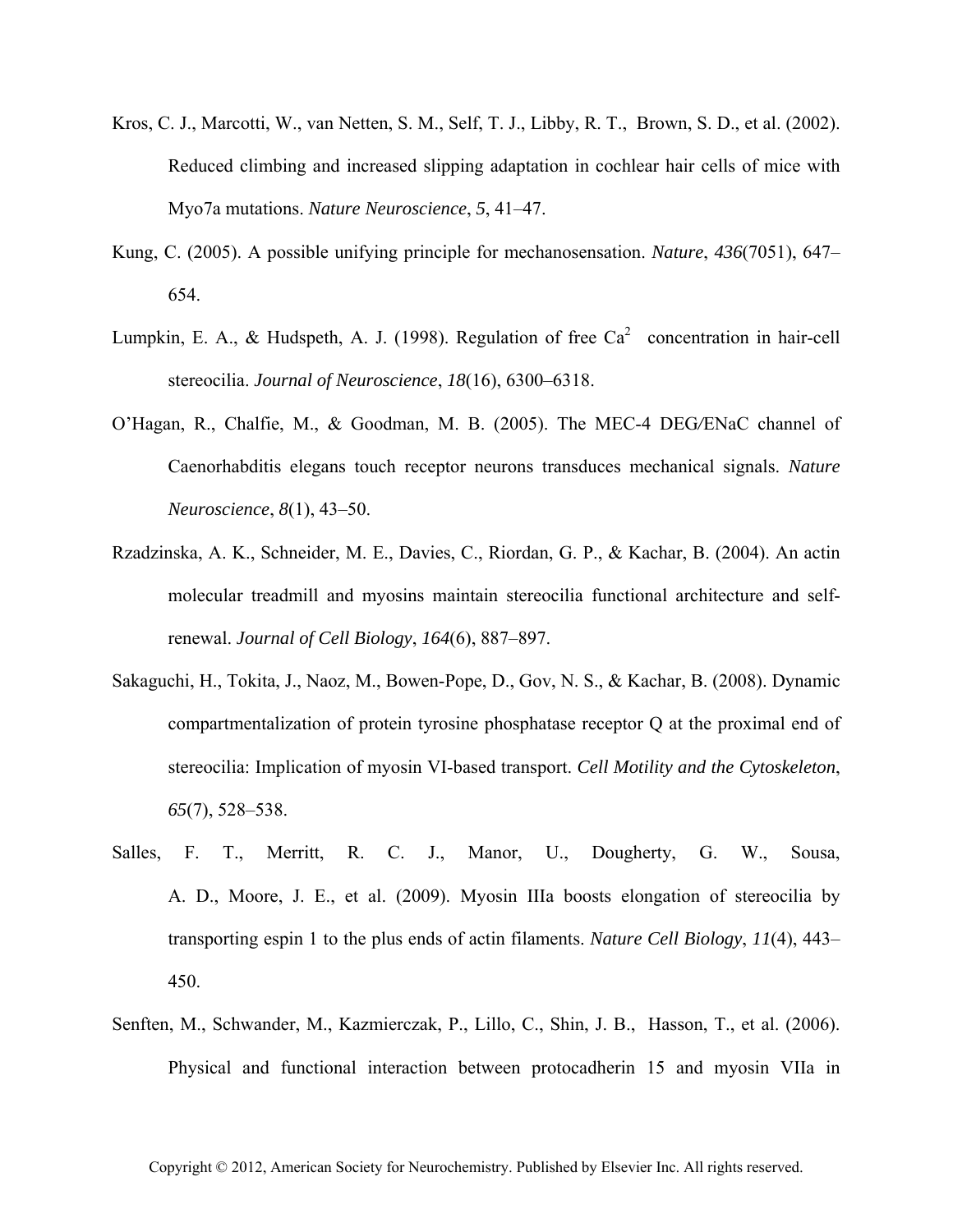mechanosensory hair cells. *The Journal of Neuroscience: The Official Journal of the Society for Neuroscience*, *26*(7), 2060–2071.

- Shin, J. B., Longo-Guess, C. M., Gagnon, L. H., Saylor, K. W., Dumont, R. A., Spinelli, K. J., et al. (2010). The R109H variant of fascin-2, a developmentally regulated actin crosslinker in hair-cell stereocilia, underlies early-onset hearing loss of DBA*/*2J mice. *The Journal of Neuroscience: The Official Journal of the Society for Neuroscience*, *30*(29), 9683–9694.
- Sidi, S., Friedrich, R. W., & Nicolson, T. (2003). NompC TRP channel required for vertebrate sensory hair cell mechanotransduction. *Science*, *301*(5629), 96–99.
- Siemens, J., Kazmierczak, P., Reynolds, A., Sticker, M., Littlewood-Evans, A., & Muller, U. (2002). The Usher syndrome proteins cadherin 23 and harmonin form a complex by means of PDZ-domain interactions. *Proceedings of the National Academy of Sciences of the United States of America*, *99*(23), 14946–14951.
- Siemens, J., Lillo, C., Dumont, R. A., Reynolds, A., Williams, D. S., Gillespie, P. G., et al. (2004). Cadherin 23 is a component of the tip link in hair-cell stereocilia. *Nature*, *428*, 950–955.
- Sukharev, S., & Corey, D. P. (2004). Mechanosensitive channels: Multiplicity of families and gating paradigms. *Science's STKE [Electronic Resource]: Signal Transduction Knowledge Environment*, *2004*(219), re4.
- Tobin, D., Madsen, D., Kahn-Kirby, A., Peckol, E., Moulder, G., Barstead, R., et al. (2002). Combinatorial expression of TRPV channel proteins defines their sensory functions and subcellular localization in C. elegans neurons. *Neuron*, *35*(2), 307–318.
- Todi, S. V., Franke, J. D., Kiehart, D. P., & Eberl, D. F. (2005). Myosin VIIA defects, which underlie the Usher 1B syndrome in humans, lead to deafness in Drosophila. *Current*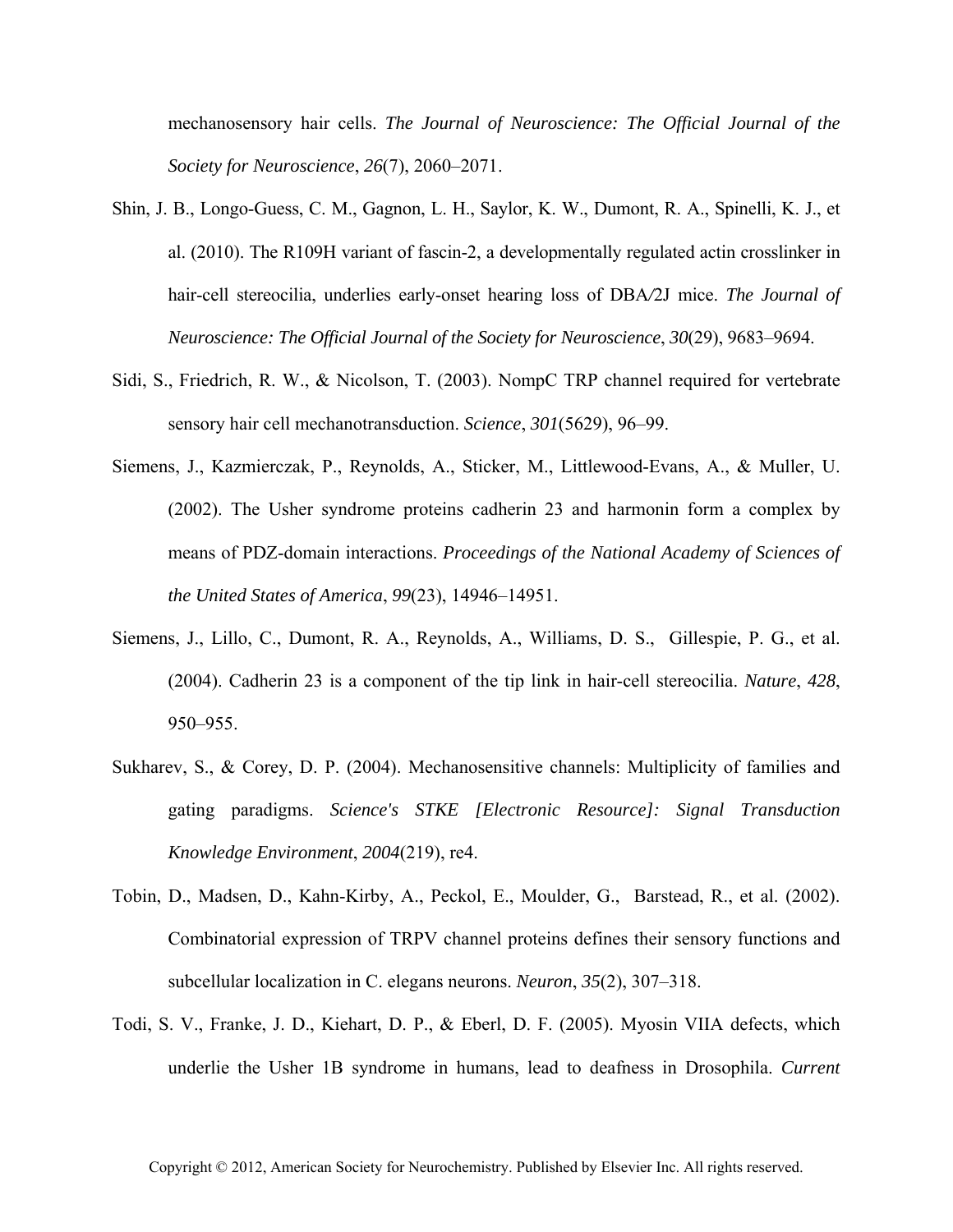*Biology: CB*, *15*(9), 862–868.

- Verpy, E., Leibovici, M., Zwaenepoel, I., Liu, X. Z., Gal, A., Salem, N., et al. (2000). A defect in harmonin, a PDZ domain–containing protein expressed in the inner ear sensory hair cells, underlies usher syndrome type 1C. *Nature Genetics*, *26*(1), 51–55.
- Walker, R. G., Willingham, A. T., & Zuker, C. S. (2000). A Drosophila mechanosensory transduction channel. *Science*, *287*(5461), 2229–2234.
- Walsh, T., Walsh, V., Vreugde, S., Hertzano, R., Shahin, H., Haika, S., et al. (2002). From flies' eyes to our ears: Mutations in a human class III myosin cause progressive nonsyndromic hearing loss DFNB30. *Proceedings of the National Academy of Sciences of the United States of America*, *99*(11), 7518–7523.
- Wang, V. Y., Hassan, B. A., Bellen, H. J., & Zoghbi, H. Y. (2002). Drosophila atonal fully rescues the phenotype of Math1 null mice: New functions evolve in new cellular contexts. *Current Biology: CB*, *12*(18), 1611–1616.
- Weil, D., El-Amraoui, A., Masmoudi, S., Mustapha, M., Kikkawa, Y., Laine, S., et al. (2003). Usher syndrome type I G (USH1G) is caused by mutations in the gene encoding SANS, a protein that associates with the USH1C protein, harmonin. *Human Molecular Genetics*, *12*(5), 463–471.
- Yan, J., Pan, L., Chen, X., Wu, L., & Zhang, M. (2010). The structure of the harmonin*/*sans complex reveals an unexpected interaction mode of the two Usher syndrome proteins. *Proceedings of the National Academy of Sciences of the United States of America*, *107*(9), 4040–4045.
- Zheng, L., Sekerkova, G., Vranich, K., Tilney, L. G., Mugnaini, E., & Bartles, J. R. (2000). The deaf jerker mouse has a mutation in the gene encoding the espin actin-bundling proteins